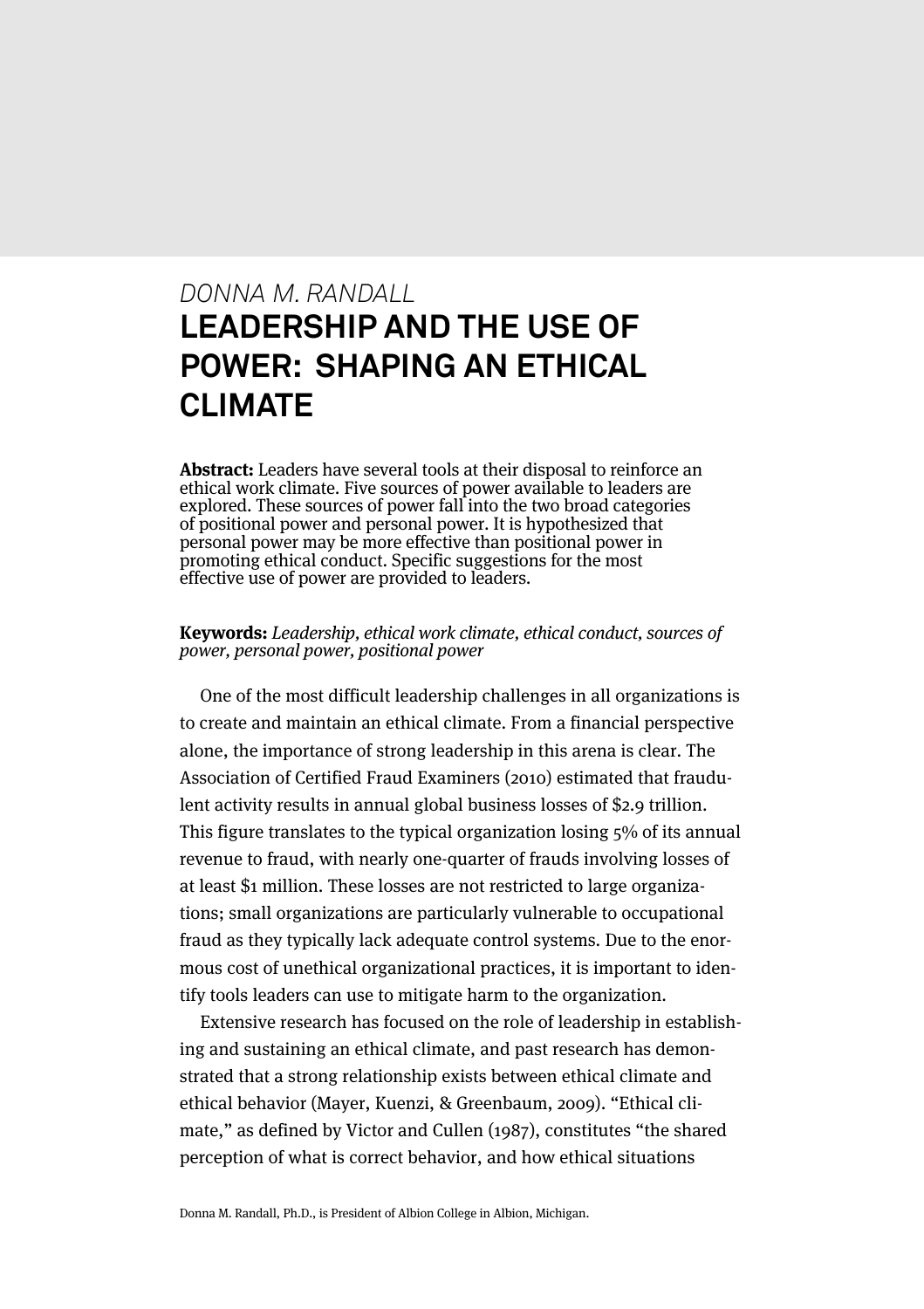should be handled in an organization" (p. 51). As employees understand what is acceptable within an organizational context, their ethical choices can be shaped (Kish-Gephart, Harrison, & Trevino, 2010).

Leaders have a unique opportunity to shape an ethical climate because they have access to power. As such, it is important to understand how they can more effectively use power at their disposal. The classic study on power was conducted by French and Raven (1959) over fifty years ago. According to French and Raven, leaders have access to five distinct sources of power:

- 1. Legitimate. This source of power comes from a belief that the leader has the authority to make demands and can expect com- pliance from others.
- 2.Reward. This source of power stems from a leader's ability to provide rewards or inducements to employees.
- 3.Expert. This source of power is acquired from the knowledge and skills possessed by a leader.
- 4.Referent. This source of power results from the leader's per- ceived attractiveness, charisma or likeability.
- 5.Coercive. This source of power is based on fear of the leader and the belief that the leader can punish others for noncompliance.

While French and Raven's (1959) taxonomy remains a popular and frequently utilized conceptualization of power, a number of other taxonomies and further refinements of the model have been developed over the past 50 years (Elias, 2008). Although these newer taxonomies have identified additional sources of power, all these sources of power generally fall into two broad dimensions: positional power (power originating from the position) and personal power (power originating from within the person). Both of these dimensions, and the five specific sources of power identified by French and Raven, will be linked to a leader's ability to mold an organization's ethical climate. The relative advantages and disadvantages of employing each source of power will also be examined.

#### **Positional Power**

Leaders can exert influence over an ethical climate by virtue of the position held.

#### Legitimate Power

Leaders in official positions or holding certain job titles typically have access to power. As part of their formal responsibilities, leaders are expected to create a vision for an organization, to set forth key organizational values, and to design structures and processes in support of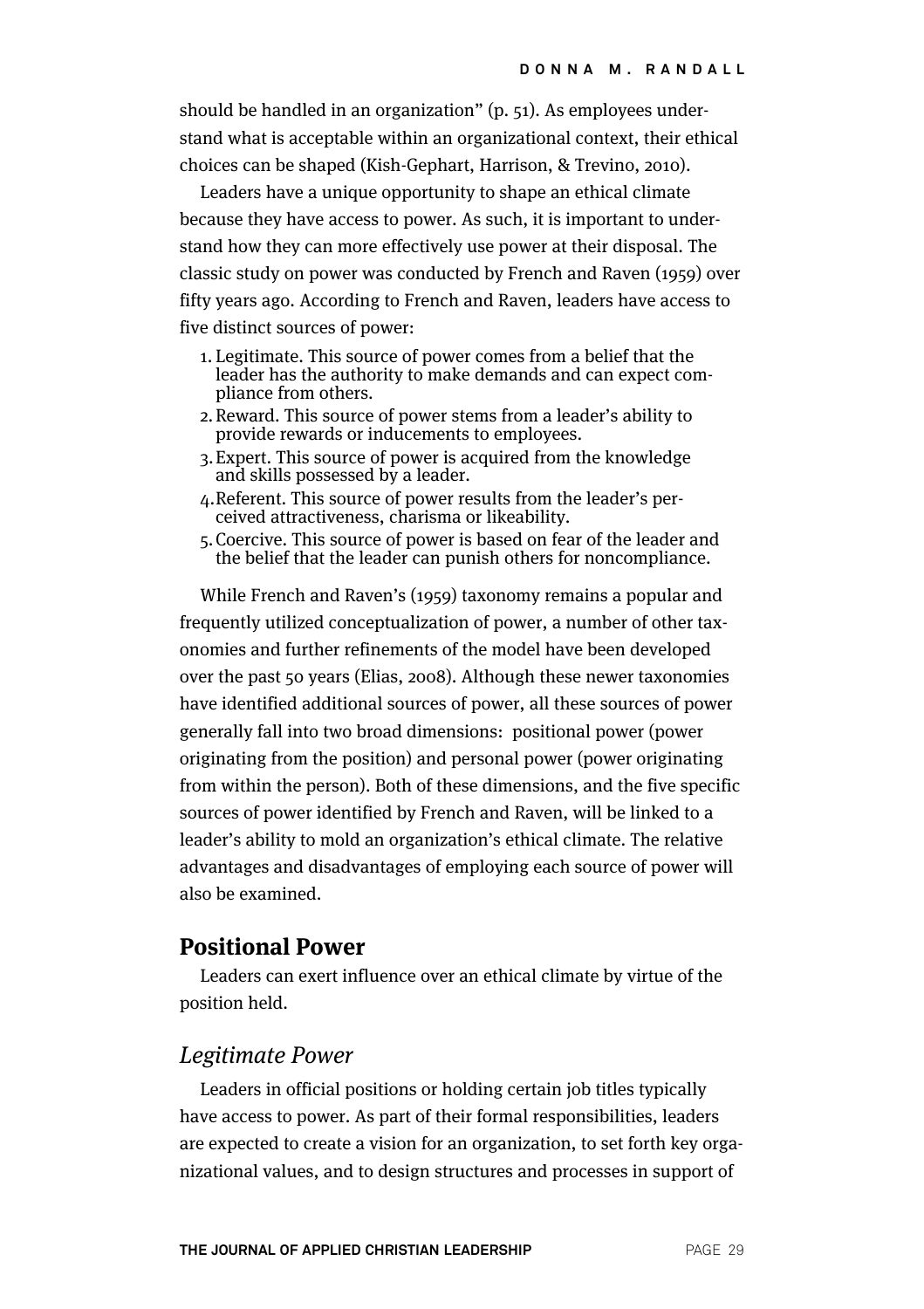that vision and values. Organizational members will typically agree that those in leadership roles have the authority to request certain behaviors from employees in support of the stated vision and values.

To create and maintain an ethical work climate, leaders may use their power to design the following structures:

- 1. Hiring strategies to recruit others who reflect and are aligned with organizational values.
- 2.Orientation sessions to convey values of the firm.
- 3.Mentoring programs to expose new hires to employees who reflect values of the organization. As the Council for Advancement and Support of Education (2012) notes, new employees can be "paired with successful, engaged superstars who live and breathe your [organization's] values, and they'll imitate those feelings and behaviors" (p. 1).
- 4.Training opportunities to reinforce basic values. Frequent rein- forcement of organizational values by the leader is important: "Articulate them at every opportunity, from all-staff meetings to culture-specific training sessions" (Council for Advancement and Support of Education, 2012, p. 1).
- 5.Ethical codes of conduct to clarify what is right and wrong in a particular organization.
- 6.Whistle blower protection for those employees who may want to report unethical practices.

Unfortunately, some of the strategies associated with the exercise of legitimate power may have limited utility. Schein (1990) noted that organizational climate is only the surface manifestation of culture, and "many organizational change programs that failed probably did so because they ignored cultural forces in the organizations in which they were to be installed" (p. 118). Trevino (1986) found that ethical codes of conduct were not effective unless those codes were consistent with the organizational culture and were enforced. Similarly, almost 25 years later, a meta-analysis by Kish-Gephart, Harrison, and Trevino (2010) revealed that the existence of codes of conduct had no noticeable impact on employees' ethical choices. Indeed, such codes may be perceived by employees solely as a source of protection for top management in the event of legal improprieties within the organization.

### Reward Power

Extensive research on ethical behavior strongly supports the conclusion that if ethical behavior is desired, the performance measurement, appraisal and reward systems must promote ethical behavior (Sims, 1992). Leaders can determine the allocation of valued incentives such as promotions, bonuses, raises, attractive work assignments, time off and compliments. Trevino and Brown (2005) and Trevino (1986) observed that rewards can send powerful messages to employees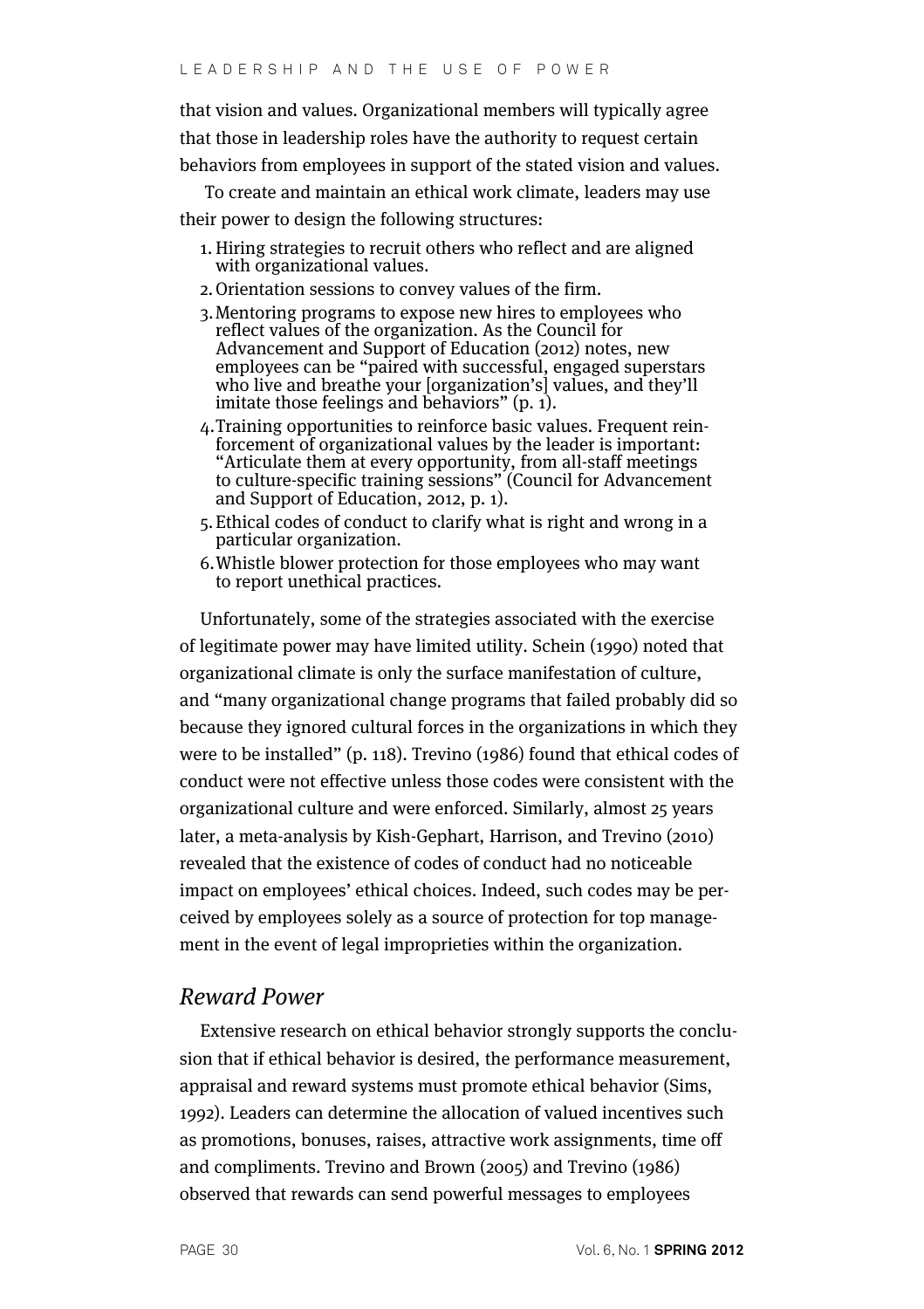supporting ethical or unethical conduct. "Senior managers need to work hard to catch new hires doing things right . . . then recognize and reward them for those behaviors" (Council for Advancement and Support of Education, 2012, p. 1). Hegarty and Sims (1978) empirically demonstrated that "if unethical decision making is rewarded, then higher incidence of unethical behavior is likely to occur" (p. 456).

The challenge presented by the use of reward power is that some of the rewards may have limited perceived value to the employee. A compliment in lieu of a lucrative financial payoff may not be a sufficient incentive for an employee. Moreover, the ethical conduct may not be observed by top leadership. Finally, some rewards, such as salary increases or promotions, may be controlled by, or more heavily influenced by, direct supervisors within the organization. If these supervisors do not share the same values as top leadership, employees are likely to be rewarded for behaviors using performance metrics more salient to the supervisor.

#### Coercive Power

Leaders can punish employees within an organization for noncompliance with ethical mandates by firing, demotion, reprimands, threats, denials of privilege, undesirable work assignments and other disincentives. Trevino and Brown (2005) determined that negative sanctions can send powerful messages throughout an organization about the appropriateness of unethical conduct, and Hegarty and Sims (1978) found that the threat of punishment discourages unethical conduct. The impact of coercive power can extend beyond the individual engaged in unethical conduct. By observing how other employees are disciplined for infractions, employees can learn vicariously about the consequences of unethical conduct and the leadership stance on such conduct.

There is a challenge with the use of coercive power. Employees may choose not to engage in unethical conduct for "the wrong reason." They may not participate in an unethical act due to a fear of being caught, rather than because they believe that the action is intrinsically unethical. As Bazerman and Tenbrunsel (2011) observed, a sanctioning approach to unethical conduct may increase the probability that employees contemplating an unethical act will engage in a cost-benefit analysis rather than evaluate the behavior on its own merits. If employees assess that there is a low probability of detection for engaging in unethical conduct, the impact of coercive power to shape an ethical climate may be limited.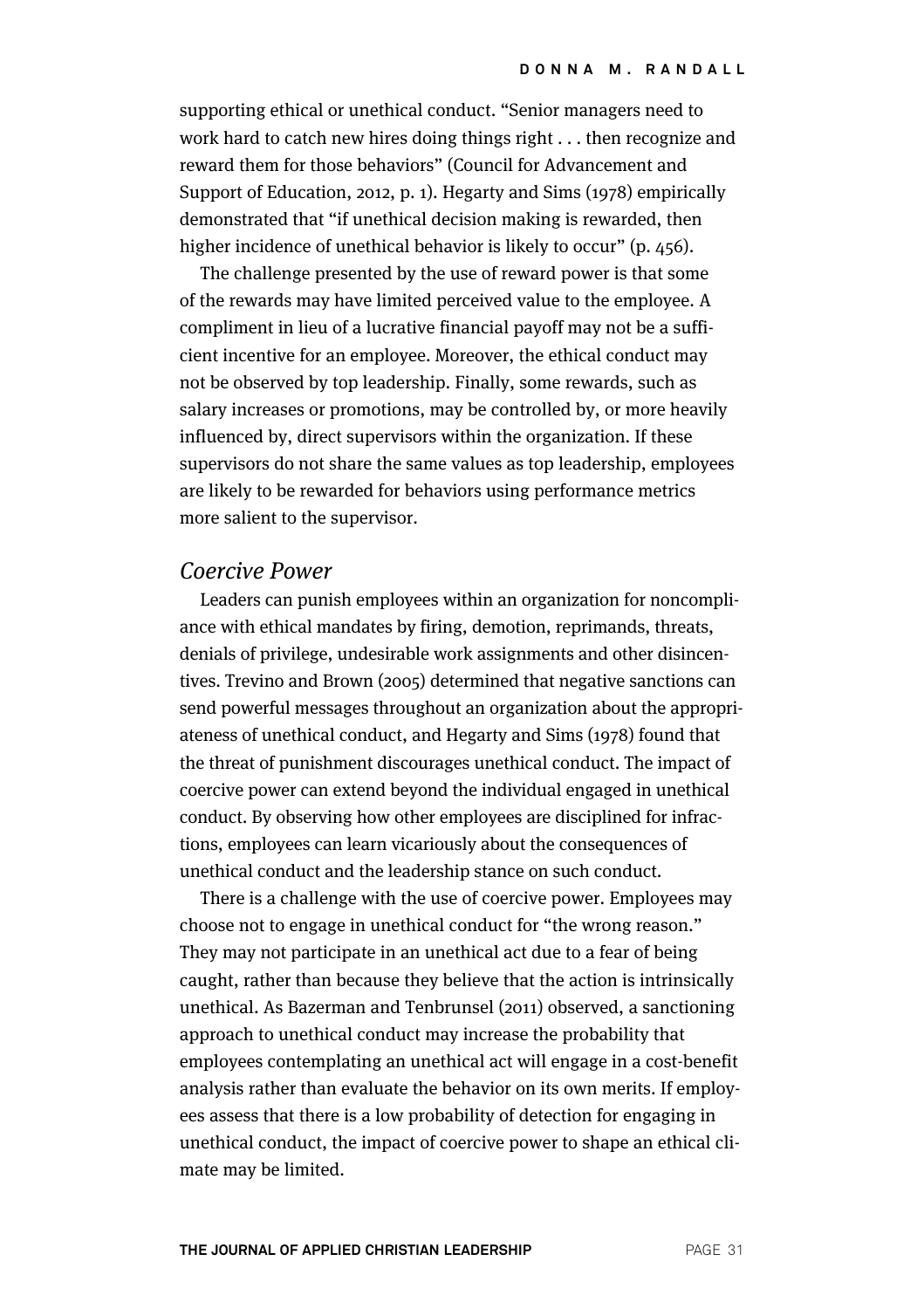#### **Personal Power**

Leaders can exert influence over an ethical climate by virtue of their own abilities and personalities.

#### Expert Power

A leader can gain power through recognition as an expert in a specific field. To be perceived as knowledgeable about ethical issues, a leader needs to gain a deep understanding of ethical challenges that organizational members may face. For the leader to exert expert power effectively, the leader needs to ensure that other organizational members are aware of the leader's interest in and understanding of ethical challenges. With this awareness, employees may look to the leader for direction and guidance when confronted with ethical choices. As such, the leader will need to gain expertise in the area of ethics, promote an image of perceived expertise, maintain credibility, exert firm leadership, keep updated on advances, recognize concerns of employees, and avoid threatening the self-esteem of employees (Bhardwaj, 2008).

Further, a leader's understanding of ethics needs to extend beyond ethical challenges facing an industry to a personal ethical framework. Trevino and Brown (2005) observed that ethical leaders made decisions based on values and ethical decision rules. Since 25 years of research concludes that the ethical philosophies of management have a major impact on the ethical behavior of employees (Sims, 1992), it may be important for leaders to recognize the importance of developing their own ethical guidelines.

Due to excessive work demands and time constraints, leaders may not develop an ethical philosophy or a knowledge base about ethical issues facing their employees. They may also fail to fully comprehend the associated costs of unethical conduct. Thomas, Schermerhorn, and Dienhart (2004) contend that the potential business costs of ethics failures are chronically undervalued in executive decision-making due to lack of knowledge and common reasoning errors. They define three levels of cost with increasing complexity of calculation: Level 1 costs (e.g., government fines and penalties), Level 2 costs (e.g., corrective actions and remedial education), and Level 3 costs (e.g., loss of reputation, employee cynicism, and government regulations). Thomas et al. maintain that "only with awareness of all relevant stakeholders and full realization of the special devastation that all levels of costs can wreak will business leaders feel the urgency to take ethics seriously" (p. 60).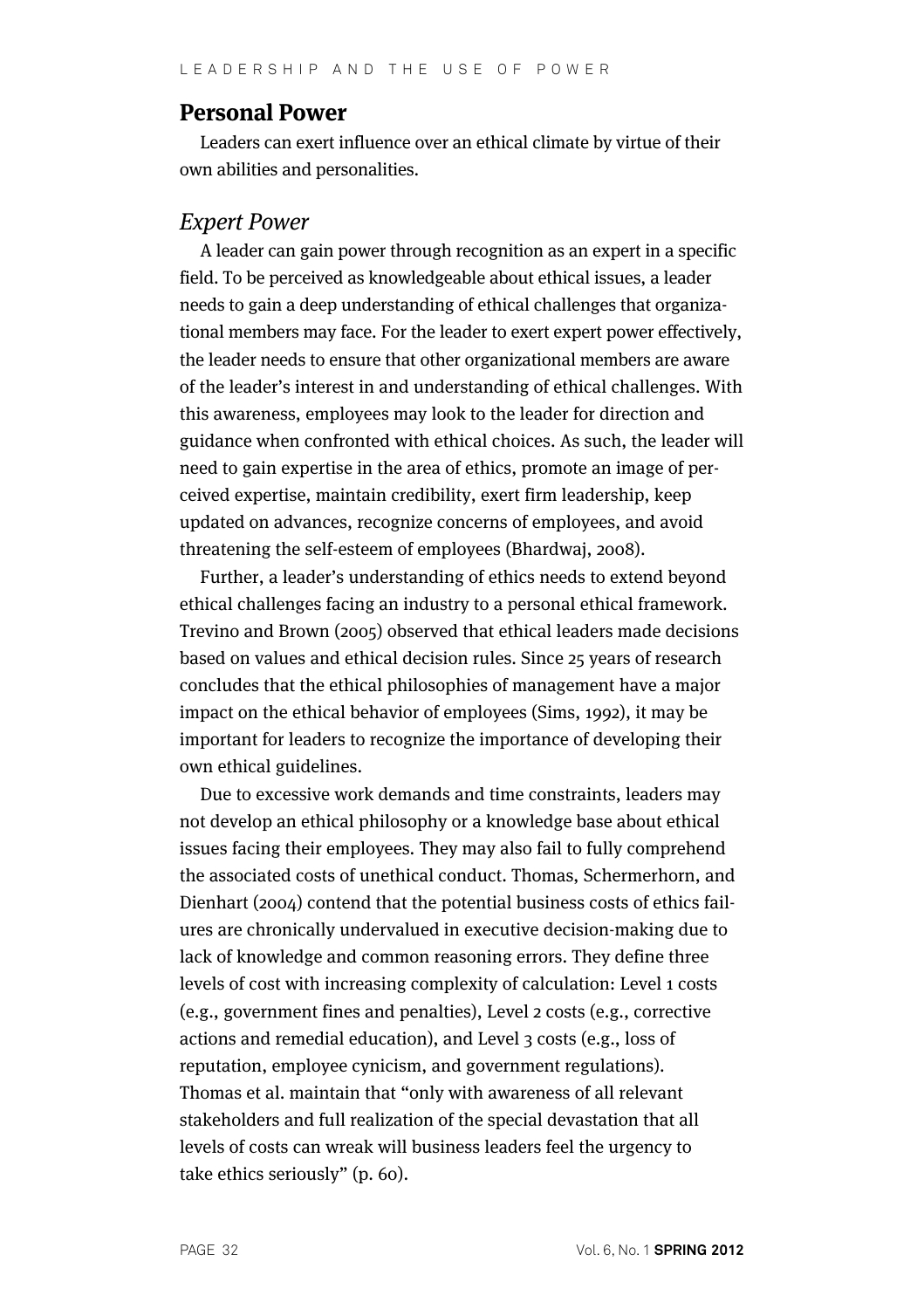Leaders will often defer to the Office of Human Resources or to attorneys to determine what is or is not acceptable conduct, and messages regarding unethical conduct may emanate solely from these sources. Such an approach may send a message to employees that observance of ethical conduct is much more of a legal matter rather than an organizational value firmly supported by a leader.

#### Referent Power

Leaders can influence others if they are admired and liked by others, and if employees can identify with the leader. Leaders need to not only state organizational values, but to make known that their own values and ethics are consistent with the organization's values. To convey their values, leaders may engage in storytelling, have informal conversations with employees, listen with interest and concern to others about ethical dilemmas they face, and address employee concerns with a persuasive appeal to engage in ethical conduct.

Social learning theory posits that ethical modeling by leaders can influence organizational members' ethical conduct. Role modeling is a powerful means for transmitting values, attitudes and behaviors (Trevino & Brown, 2004). Brown and Trevino (2006) claim that ethical leadership may relate to increased follower ethical decision-making, increased prosocial behavior, decreased counterproductive behavior, as well as increased follower satisfaction, motivation and commitment.

A challenge for those with referent power is that they may only be perceived by employees from a distance and, as such, ethical leadership is largely a reputational phenomenon. If top level executives are not highly visible and active role models who communicate a strong message about ethics throughout the organization, employees may not know the leaders' stance on ethics, or may perceive leaders to be "ethically neutral." Indeed, direct supervisors are more frequently observed than top level executives, so the referent power of senior executives may be muted or contradicted if direct supervisors send a different message. Supervisors often translate messages from senior executives and make those messages real through interaction with employees and by setting daily expectations (Trevino & Brown, 2004). Further, a strong organizational culture may override any messages sent either by senior executives or immediate supervisors.

## **Discussion and Conclusion**

Leaders have access to a variety of sources of power and all these sources can be employed to enhance an ethical work climate. Some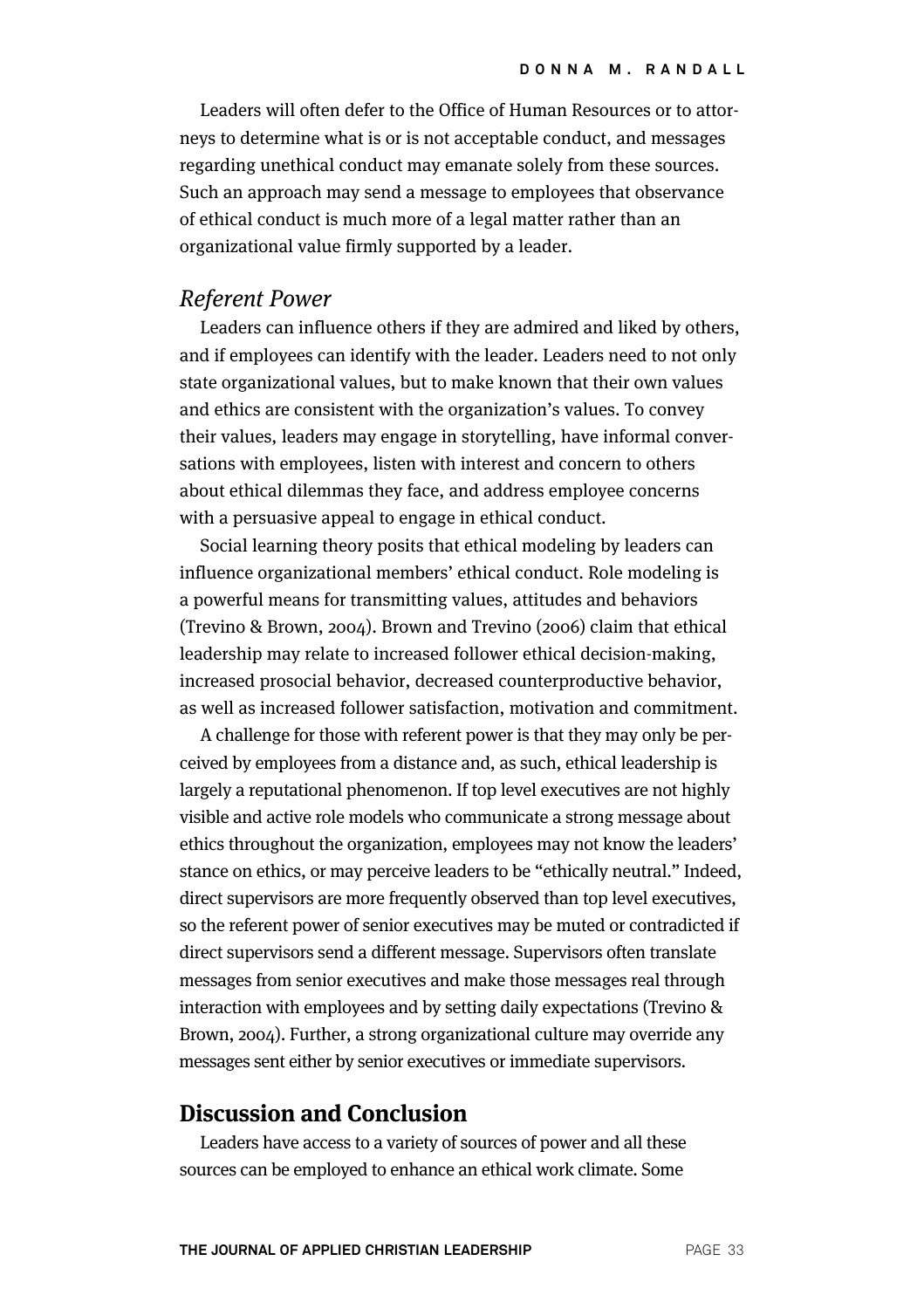sources stem from the position leaders hold, and others emanate from their persona. However, there is little research on the most effective sources of power to influence ethical conduct, and there is limited practical guidance for leaders seeking to harness the power at their disposal. Yukl (1981) maintained that the most effective leaders rely more on personal power than on position power, but the application of this assertion to ethical conduct in the 21<sup>st</sup>-century workplace has not been tested.

However, research into the philosophic underpinnings of ethics programs by Weaver and Trevino (1999) offers fruitful insight. They explored the orientation of ethics programs in an effort to better understand the impact of those programs on employees. They conceptualized ethics programs as having either a "compliance orientation" (emphasizing behavioral monitoring and discipline for noncompliance) or a "values orientation" (making an employee's ethical role identity more salient). They determined that both a compliance and values orientation contribute to employee advice seeking, ethical awareness, better decision making, and reduced unethical behavior, but concluded that a values orientation has a "larger unique impact on these outcomes" (p. 331).

By extending their findings, one might hypothesize that the use of personal power may be more effective than positional power in promoting ethical conduct. Since positional power is based on obedience to authority, rewards, and punishments, it is possible that ethics programs based on a leader's positional power may promote a "compliance orientation." As personal power relies more upon the skills, abilities and traits of a leader, ethics programs relying on a leader's personal power may reflect a stronger "values orientation." If so, there may be much to be gained by organizational leaders becoming more visible and respected role models for ethical conduct. Leaders today can use social media to convey their personal values more widely across an organization and to reflect a depth of knowledge about ethical practices and the impact of unethical conduct on an organization.

Each of French and Raven's (1959) sources of power has unique advantages and limitations for leaders. Further research is needed to determine which sources of power, or combination of sources of power, may be most effective in helping a leader to create and maintain an ethical work climate. Research is also needed to explore how the personality of the leader, characteristics of employees, and the underlying culture may interact and influence the efficacy of different power sources.

While the challenges in shaping an ethical work climate are legion,